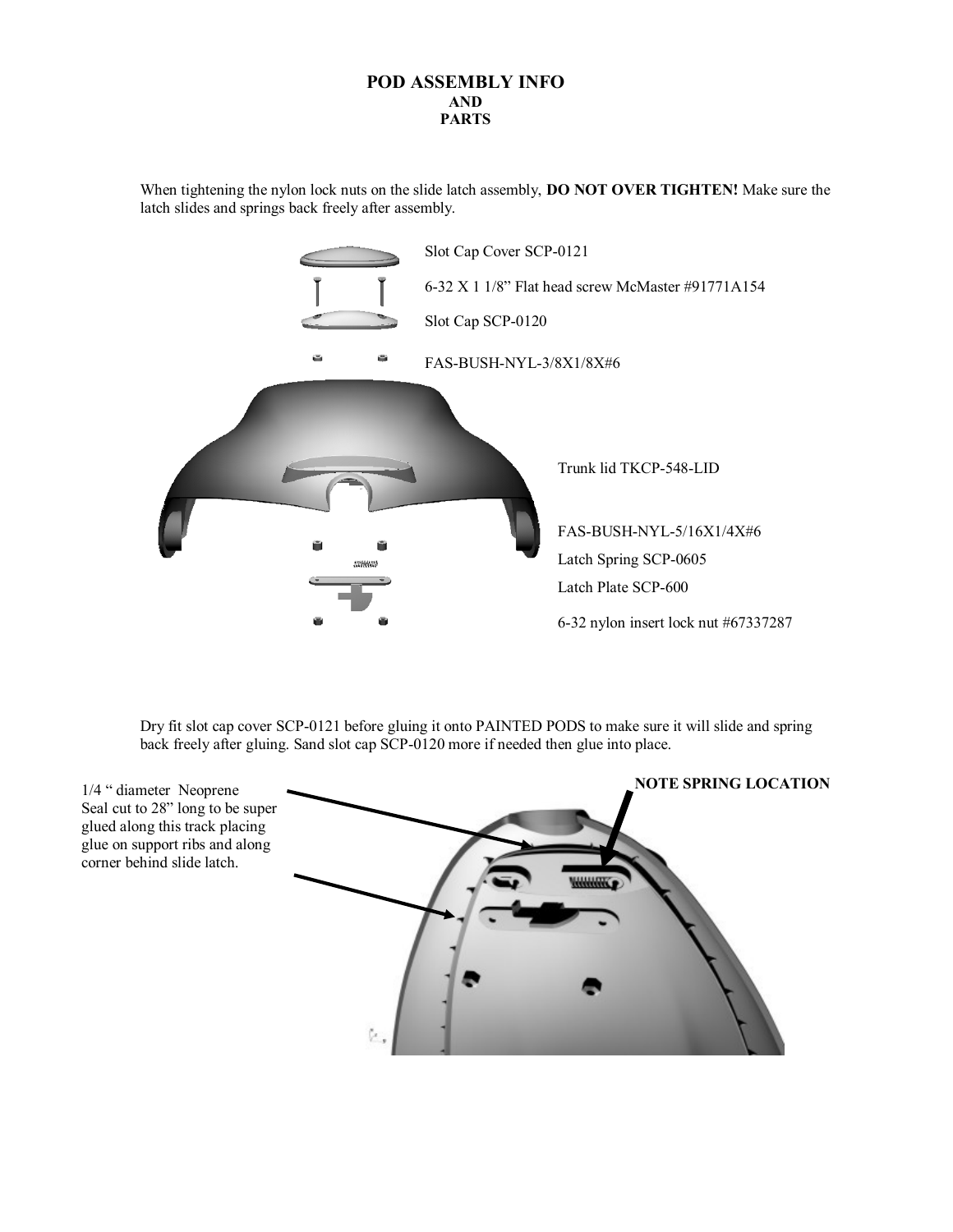## **POD ASSEMBLY INFO AND PARTS**

## **HINGE Assembly Parts:**

Trunk Tray #TKCP-548-TR, middle Part # TKCP-548-MID, Part # TKCP-548-LID

- 2 M8 hinge bolt Part # SCP-0140
- 2 M8 washer Part # FAS-WSHR-ZN-20 OD X 10 ID
- 2 M8 nylon insert lock nut Part # FAS-NUT-ZK-SS-M8
- 2 In house made  $\frac{1}{2}$  x 3/8 spacer (acrylic or rubber type tubing cut 3/8 long)
- 1 left hinge spring and 1 right hinge spring (set) Part  $\#$  LKP-0600 SET L & R

This is a cut away view of POD and only shows the right half of the POD assembly for a clear view of components.